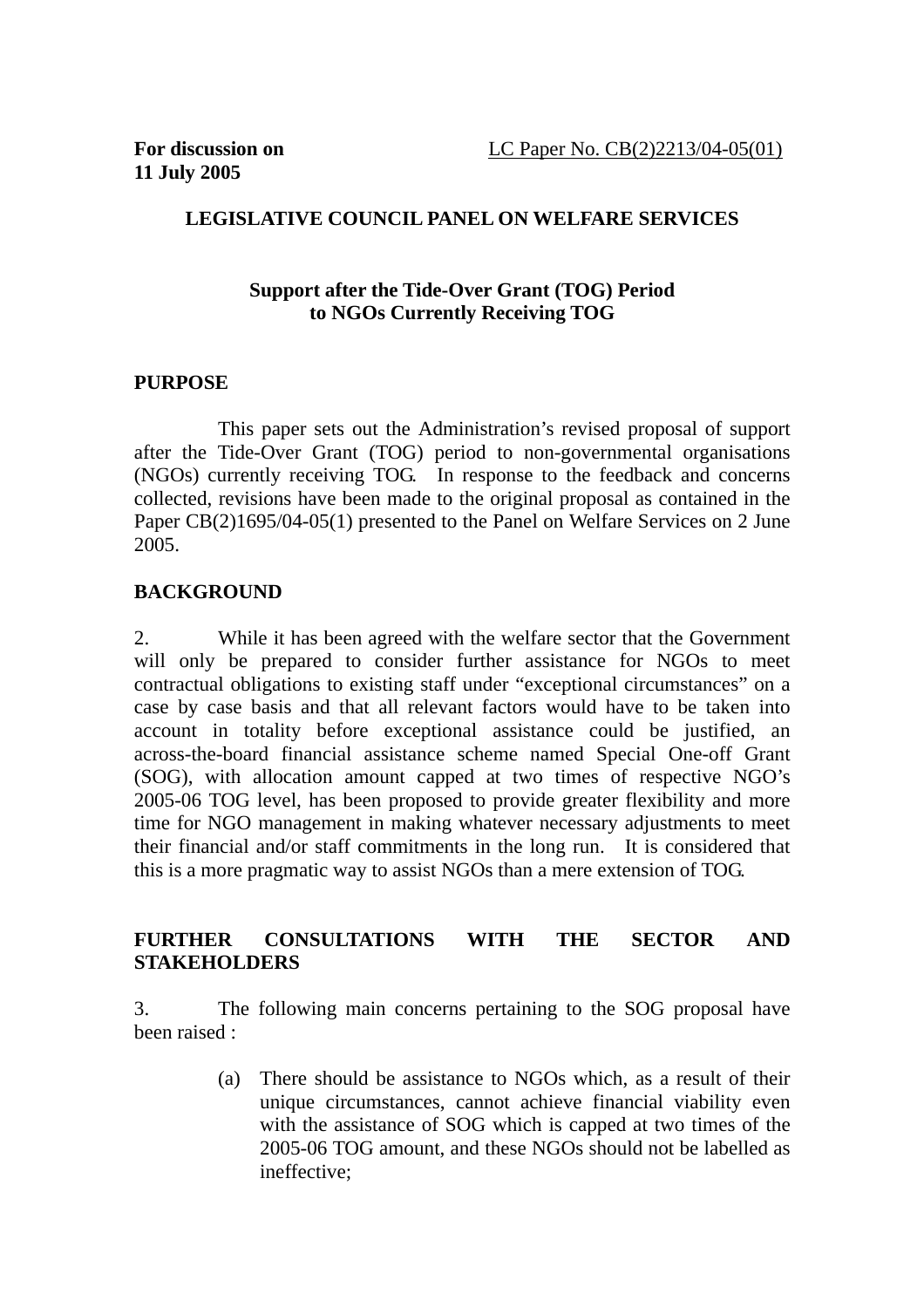- (b) There should be more flexibility for utilising the SOG so that NGOs can make use of the grant to cover their anticipated operating deficits before they can operate with the Benchmark Salary;
- (c) The flexibility of mobilising the Lump Sum Grant (LSG) Reserve saved during 2004-05 to 2006-07 can be relaxed so that NGOs can deploy their savings before they achieve financial viability;
- (d) The proposal of allowing NGOs to save more than 25% between 2004-05 to 2006-07 may encourage NGOs to further cut staff costs;
- (e) The proposal of according priority to successful SOG (Scheme B) applicants in the allocation of new services during 2006-07 to 2007-08 should be reviewed;
- (f) The staff unions are concerned about the implication of implementing the proposed voluntary retirement (VR) scheme for the staff;
- (g) The SOG arrangement may contravene the Basic Law;
- (h) The Administration should conduct a review of the LSG subventions system; and
- (i) NGOs may still face financial problems after the SOG due to future efficiency savings (ES), if any.

4. Having regard to the concerns raised above, we note that the situation of individual NGOs varies greatly. At the same time, we note that the LSG Reserve held by NGOs amounts to about \$1.4 billion which some NGOs can make use of it to offset the operational deficits until they complete their re-engineering and restructuring measures and achieve a balance budget within the LSG provision. While NGOs have the ultimate responsibility to deal with the commitment to their Snapshot Staff and that there are already five years of financial support to NGOs through TOG as a transitional arrangement, we recognise that not all NGOs can complete the transition in 2006-07 and some require more time to make the necessary adjustments having regard to the enhanced productivity programme and ES they contributed in the last few years. In the light of the general understanding that there would be no extension of TOG and any further financial support from the Government should be time-limited and well justified, the Administration has carefully considered all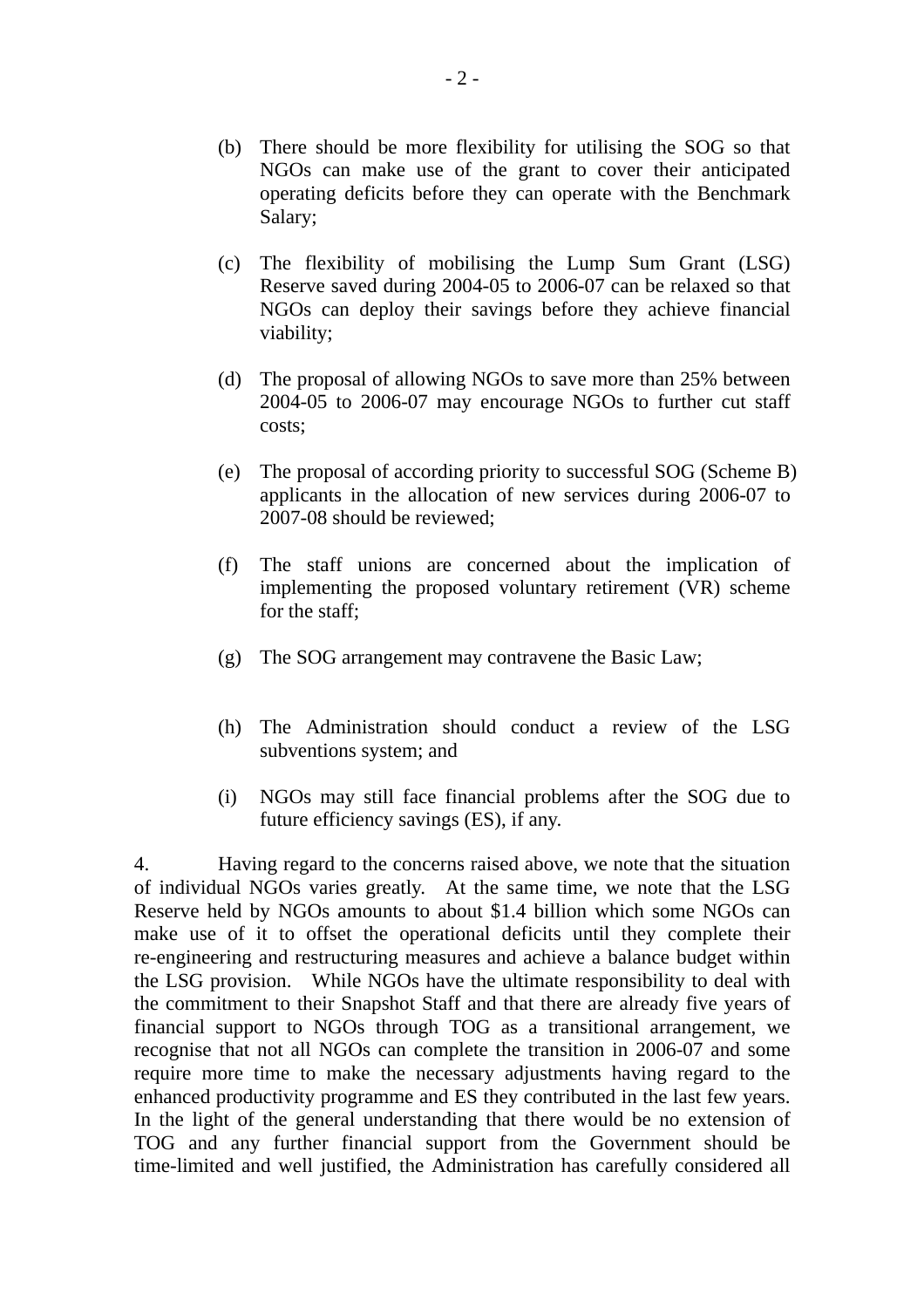the comments expressed, and has come up with a revised financial support package as set out in paragraphs 5 to 9 below.

### **REVISED PROPOSAL**

### Special One-off Grant (SOG)

5. In the light of the comments/concerns made, a revised package has been worked out as follows. The package will comprise of two elements – the SOG and other facilitating measures. The SOG is available to NGOs currently receiving TOG. Application will be on a voluntary basis and NGOs are expected to apply for either Scheme A or B. Details of the Scheme are as follows:

### *Scheme A*

(i) Objective

This Scheme aims at providing one-off further assistance to NGOs who need assistance in coping with the salary increment of and providing personal emolument (PE) above mid-points for the Snapshot Staff upon the TOG cessation in 2006-07. SOG (Scheme A) would allow NGOs to have more time, in accordance to their financial plan that should take into consideration all relevant factors specific to the NGO concerned, to undergo organisation restructuring and service re-engineering to achieve financial viability in a defined and reasonable period of time, including meeting their contractual commitments towards the Snapshot Staff.

(ii) Eligibility Criteria

For establishment of eligibility for SOG (Scheme A), NGO applicants should provide, with the endorsement of the management board, the following information regarding the period from 2000-01 to 2005-06:

- (a) A detailed account of the re-engineering and restructuring measures that they have taken since switching to LSG, and also the financial implications on the operational expenditure, in terms of annual savings;
- (b) The amount of new resources being allocated by SWD to the NGO in terms of new services or improvement of existing services;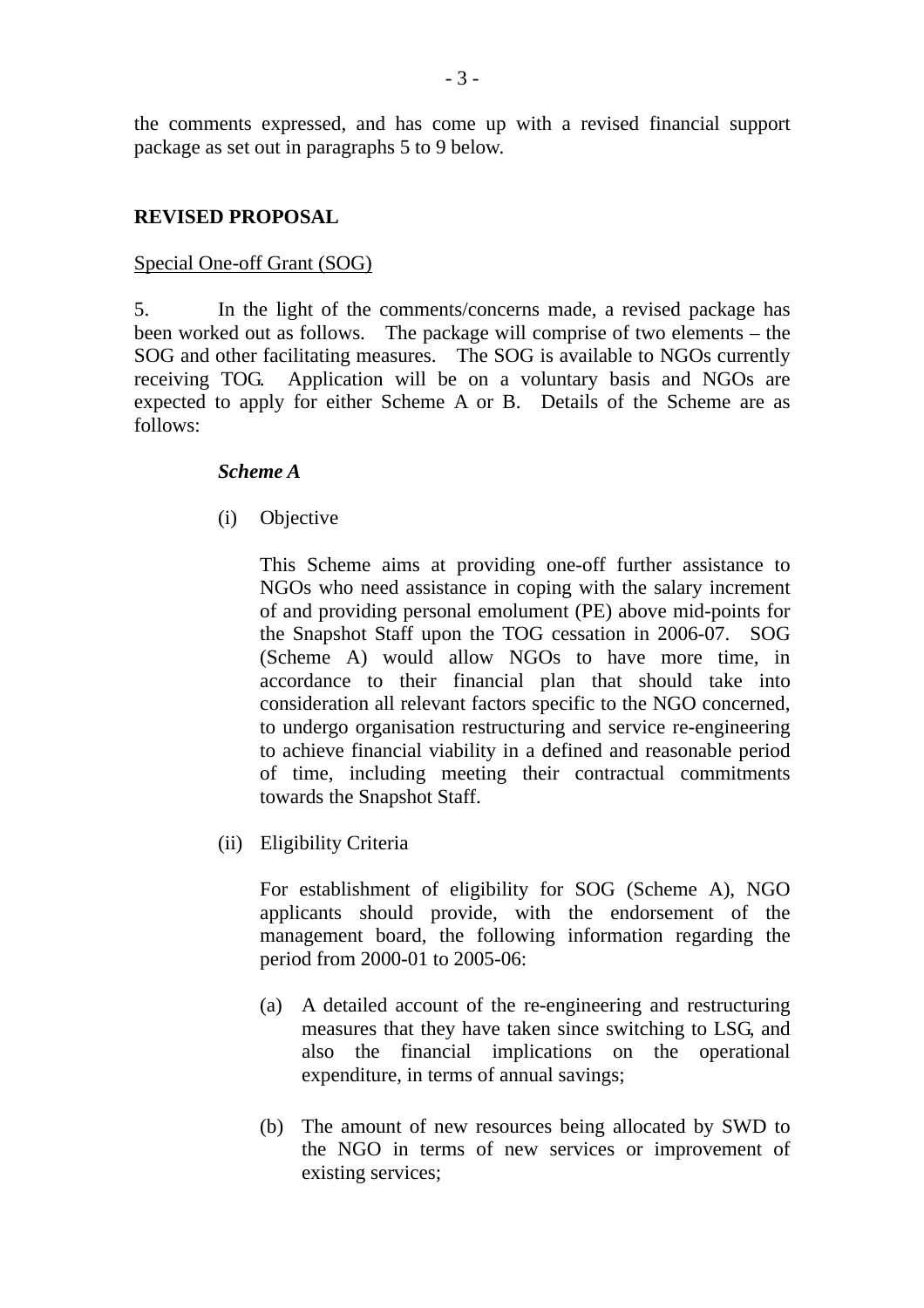- (c) The turnover of the Snapshot Staff, with details on posts and the salary at the point of departure, and financial implications of such staff turnover, either with or without replacement of the departing staff;
- (d) The amount of cumulated LSG Reserve;
- (e) A financial analysis report illustrating that they have problems in operating on the LSG amount after the TOG cessation in 2006-07 and beyond, taking into account the LSG Reserve accumulated in the TOG period; and for NGOs with LSG above the Benchmark, the report should take into account the amount to be reduced annually by 2% till reaching the benchmark in accordance with paragraph 2.6 (iv) of the LSG Manual (Edition 2), but with the starting year being postponed for two years as specified in paragraph 6 (c) below;
- (f) A financial plan showing how the NGO can achieve financial viability in a defined and reasonable period of time on the understanding that the SOG is a one-off provision; and
- (g) A pledge to furnish annual progress report within the SOG period on the implementation of the organisation restructuring and service re-engineering, and the financial plan in (f) above.
- (iii) Ceiling Amount and Restriction

The amount of SOG (Scheme A) will be capped at two times of TOG for each respective eligible NGO at the 2005-06 TOG level. It should only be used for the PE expenditure of the Snapshot Staff or for the implementation of the VR scheme as detailed in paragraph 6(b) below.

(iv) Application

Invitation of application from NGOs is planned to be issued in July 2005. NGOs in need of SOG (Scheme A) should send in their applications, with supporting documents showing their current financial condition and plan for achieving financial viability together with the endorsement of their Board to SWD on or before 30 September 2005.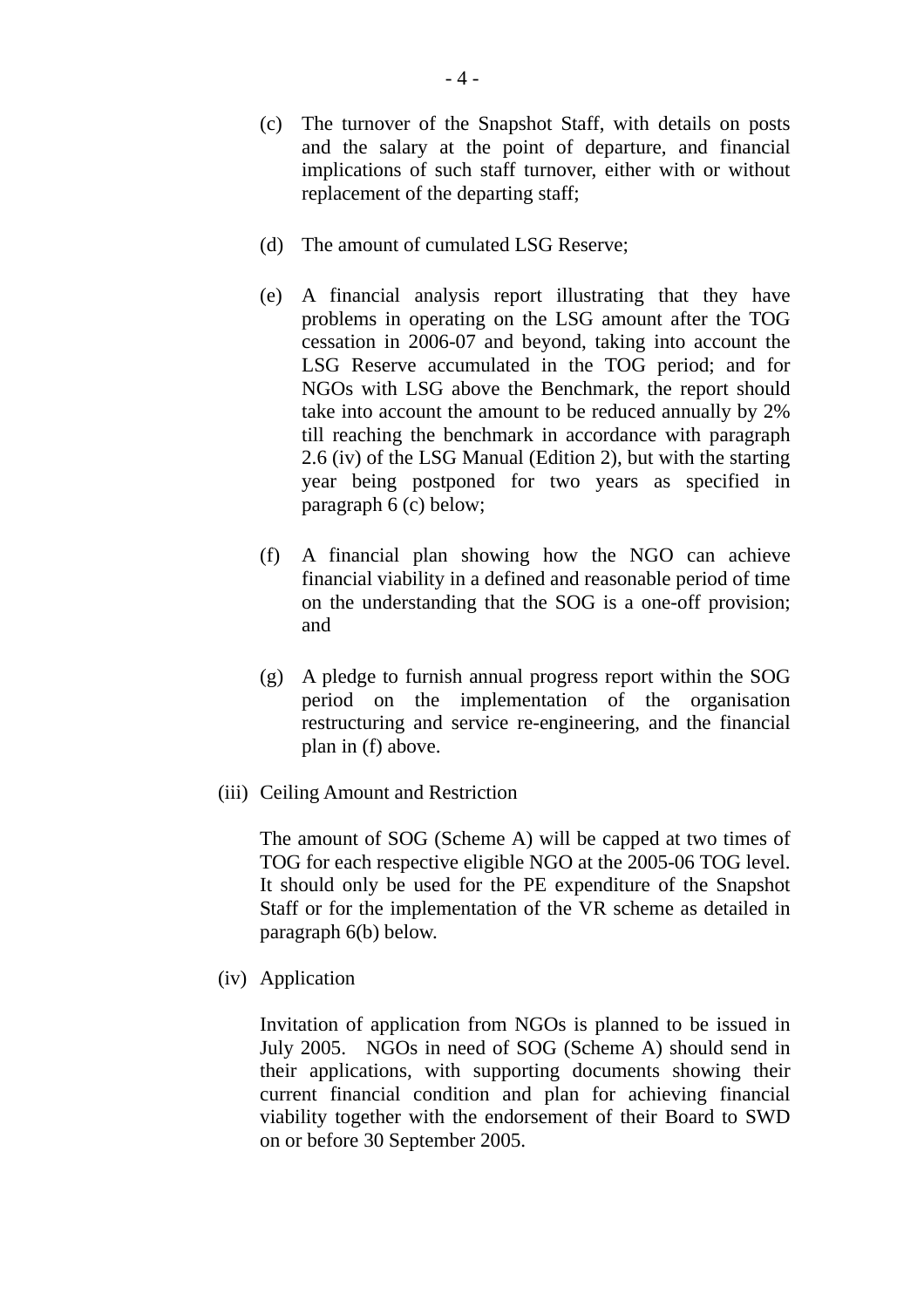(v) Announcement of Application Result

NGOs will be informed of the application results before end of 2005.

(vi) Allocation Period

SOG (Scheme A) will be approved in a lump sum and allocated at the beginning of the financial years. The maximum amount allocated in each instalment will be capped at the 2005-06 TOG level of respective eligible NGO. Expenditure of the lump sum may last beyond 2007-08 but this has to tie in with the financial report of the NGO.

#### *Scheme B*

(i) Objective

As an incentive arrangement for those NGOs which do not require further assistance in coping with the salary increment of and providing personal emolument above mid-points for the Snapshot Staff upon the cessation of TOG, this Scheme aims at providing NGOs with financial resources to enhance their human resources practices. This arrangement will also assist them in providing further training to their staff for delivering quality care and services to the community, boosting staff morale and hence maintaining a stable work force, as the staff concerned have been working hard to face challenges brought about by the service re-engineering and organisation restructuring. SOG (Scheme B) will focus on initiatives that would benefit directly its staff, including both the Snapshot Staff and all other staff in subvented services. NGOs may put up agency-specific initiatives that will benefit their staff engaged in subvented welfare services.

(ii) Eligibility Criteria

NGOs currently receiving TOG but pledge that while continuing to honour their contractual commitment with the Snapshot Staff, they would not require further financial assistance in this particular aspect.

(iii) Ceiling Amount

SOG (Scheme B) will be provided at an amount not more than two times of the TOG provision at the 2005-06 level of the NGO applicant.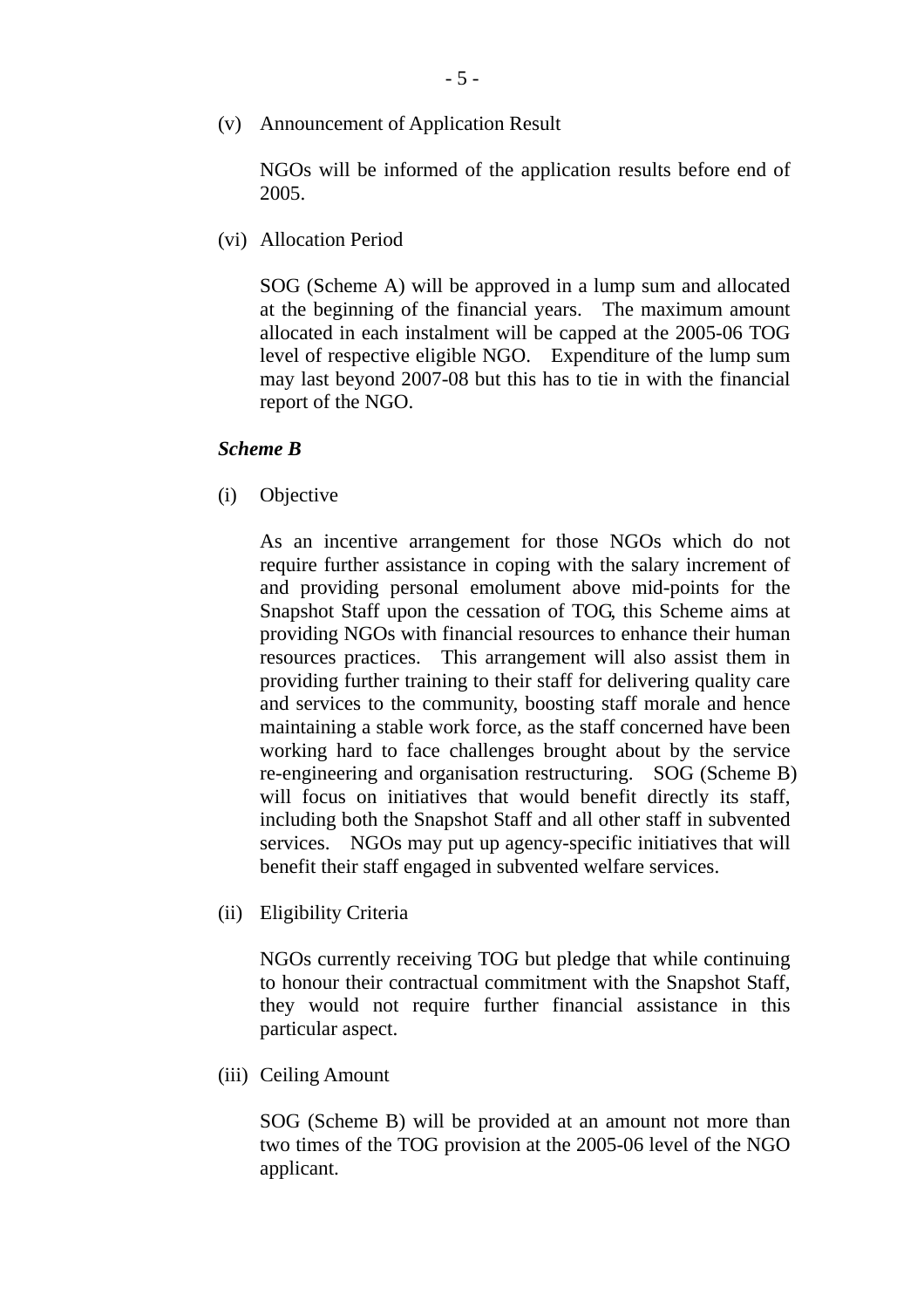(iv) Application

Application for SOG (Scheme B) from NGOs has to be formal and accompanied by a signed declaration from the NGO Board that they will honour the contractual commitment with Snapshot Staff, but they no longer require any further financial assistance in this particular aspect. Invitation of application from NGOs is planned to be issued in July 2005. NGOs should send in their applications, with detailed plan and estimates for SOG (Scheme B), including detailed human resources plan to make use of the SOG, to SWD on or before 30 September 2005.

(v) Announcement of Application Result

NGOs will be informed of the application results before end of 2005.

(vi) Allocation Period

SOG (Scheme B) will be approved in a lump sum and allocated at the beginning of the financial years. The maximum amount allocated will be capped at two times of the 2005-06 TOG level of respective eligible NGO. Subject to SWD's approval on the NGO's application, the amount allocated can be spent beyond 2006-07.

### Other Facilitating Measures for NGOs

6. The Administration also recommends implementing the following measures to facilitate NGOs concerned to achieve the financial viability more effectively:

(a) to withhold the clawback of LSG Reserve above the 25% cap for three years for the financial years from 2004-05 to 2006-07 to be carried out in 2006-07 to 2008-09. The existing LSG Reserve kept in NGOs is mainly product of their organisation restructuring and service re-engineering. We understand that in most NGOs, the Reserve is meant, amongst other things, for covering their operating needs arising from the TOG cessation. The amount saved during these three years can be kept in a holding account. Nevertheless, NGO boards are advised to take into full consideration the impact on staff morale and service quality when they implement further saving measures, and to consult their staff before implementation. Moreover, when they consider using the Reserve, NGOs must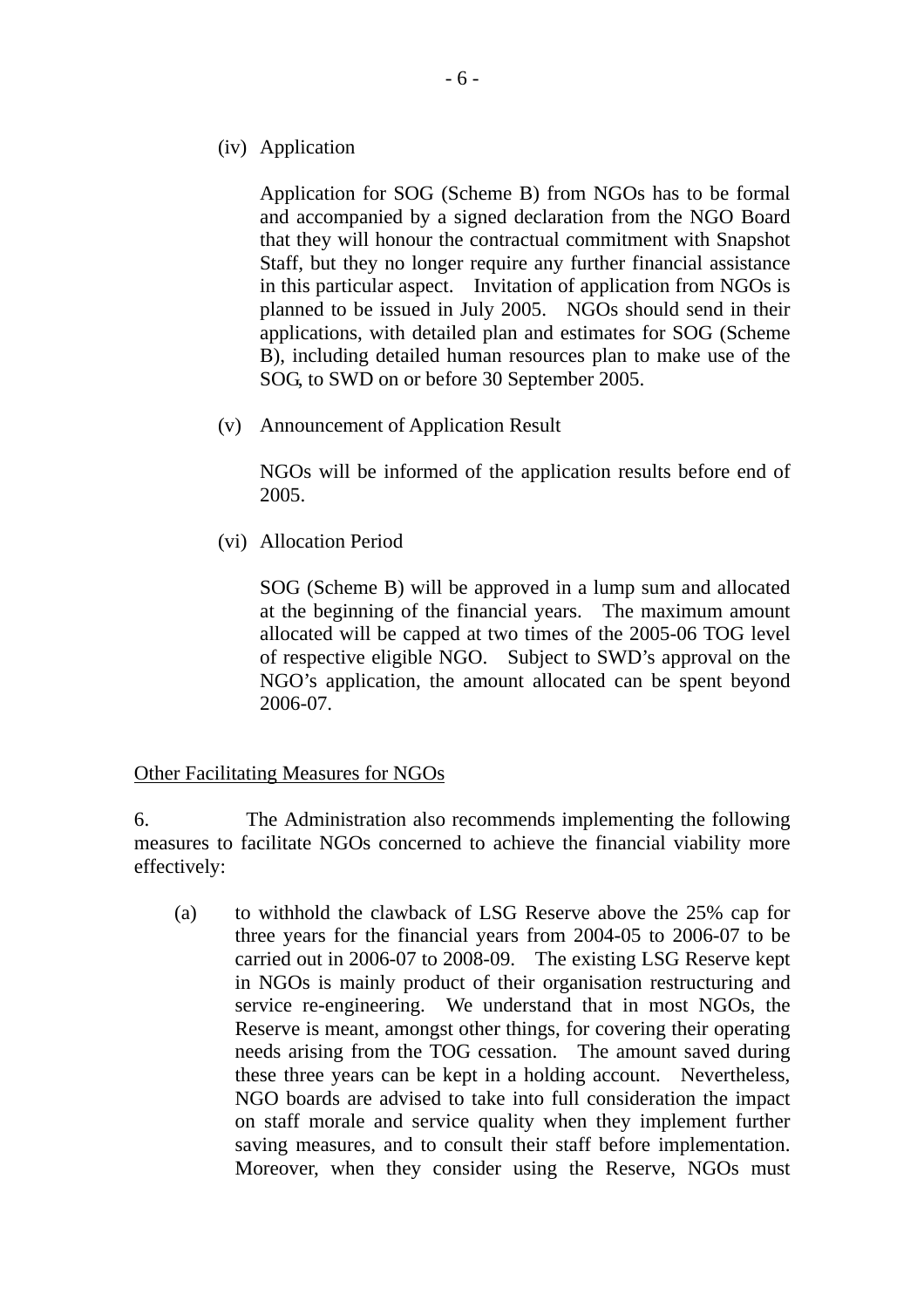ensure that such will not affect their financial ability in honouring their contractual commitment with their Snapshot Staff. This is in line with the requirement of the LSG Manual that when a NGO considers using its Reserve, it must ensure that it will not encounter financial difficulties. NGOs requesting to extend the period of withholding of clawback for more than three years would need to provide detailed justifications for consideration by SWD on a case by case basis in accordance with the existing provision in the LSG Manual;

- (b) to allow NGOs to utilise their own resources or LSG Reserve or SOG to implement VR scheme for their staff to increase the efficiency of the organisation. NGO boards should also consult their staff before the implementation of any VR scheme. SWD will provide NGOs with some guiding principles, but flexibility would be allowed for NGOs to formulate a scheme that best suits their staffing and financial conditions; and
- (c) for NGOs with their salary portion above the benchmark salary, to postpone the planned annual 2% reduction of the salary portion of the LSG to the Benchmark Salary for two years to 2008-09. SWD will advise NGOs of their respective Benchmark Salary. NGOs requesting any special consideration will be considered by SWD under very exceptional circumstances on a case by case basis.

## Choice of Options

7. Upon receiving applications of SOG Scheme A when NGOs are required to provide detailed plans and estimates on their financial position, we will be in a better position to scrutinise the merits of individual NGOs for additional financial assistance. As regards SOG Scheme B, we are conscious that it is more a kind of encouragement for their efforts made to complete the restructuring and re-engineering exercise under the backdrop of EPP and ES in last few years.

8. A choice between Scheme A and Scheme B is a management decision for individual NGOs taking into full account of their specific staffing and financial conditions and the views of their staff. Having regard to the provision of the SOG at two times of the 2005-06 TOG level; and the existing LSG Reserve held by NGOs (about \$1.4 billion) which may cover part of the PE expenditure above mid-point salary for the Snapshot Staff plus the three facilitating measures mentioned above, we believe that the SOG package is a reasonable measure to further assist those NGOs requiring assistance to cope with the salary increment of the Snapshot Staff after the TOG period in a defined and reasonable period of time. NGOs are expected to carry out in full swing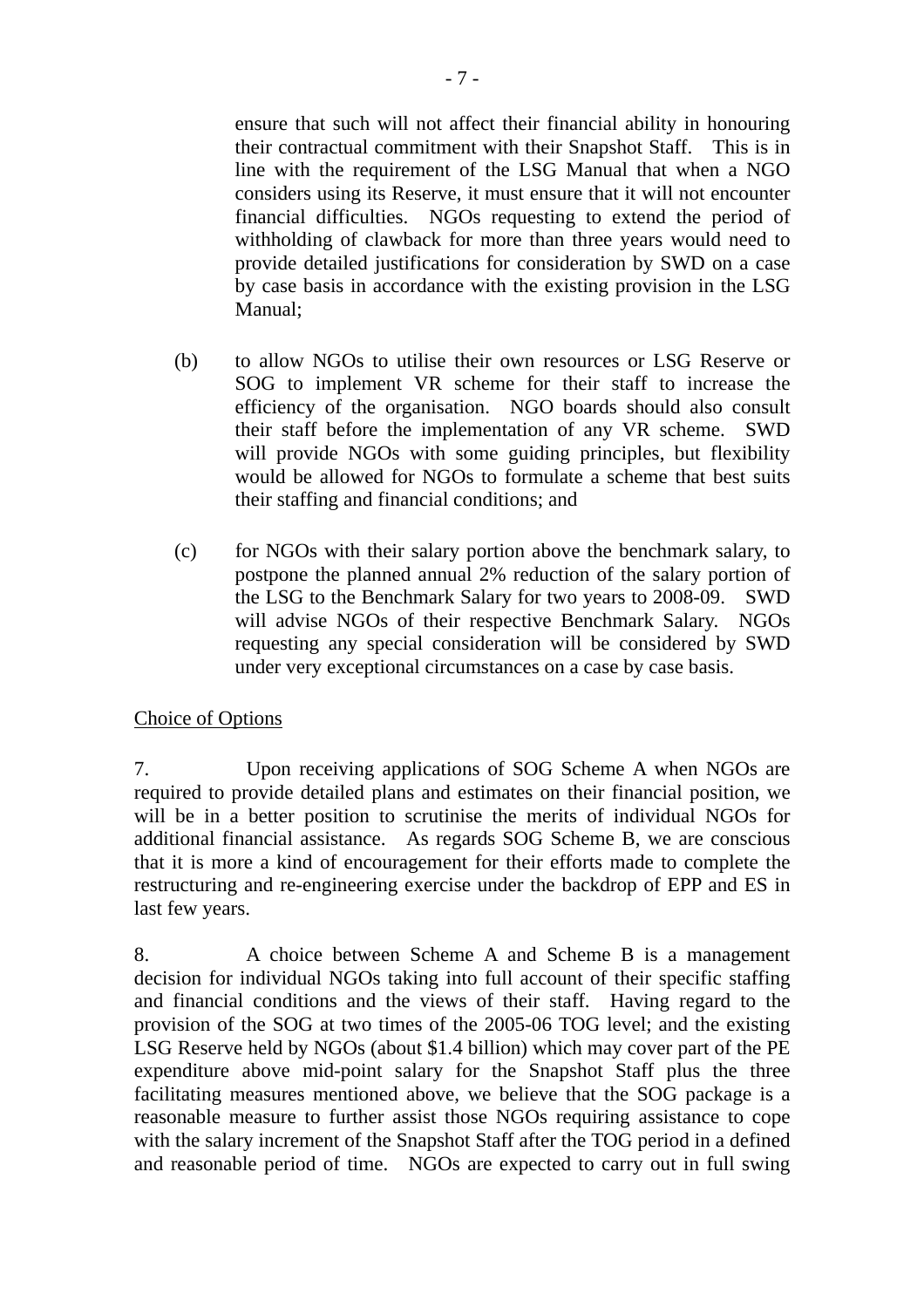services re-engineering and reorganisation measures during the SOG period and to sustain their financial viability thereafter. If any NGOs face financial problems after the SOG because of future ES, if any, we are prepared to work with NGOs on measures to deal with such problems.

9. For NGOs choosing Scheme A but envisage that the SOG capped at two times of the 2005-06 TOG level will not be able to solve their financial difficulties for honouring their contractual commitment with the Snapshot Staff, SWD would be prepared to look into individual cases and work together with the NGO concerned on a feasible solution in a defined and reasonable period of time. Additional financial assistance on top of the SOG amount as specified in paragraph 5 above, with the objective to resolve the anticipated financial difficulty in honouring the NGO's contractual commitment to Snapshot Staff, will only be considered under very exceptional circumstances on a case by case basis after examining the financial position of the NGOs concerned in detail with stringent financial auditing. Individual cases where NGOs concerned cannot reach an agreement with SWD will be brought to the attention of the Lotteries Fund Advisory Committee (LFAC) for consideration. Independent accounting/audit advice may also be sought by SWD. Financial assistance under Scheme A will be released to the NGO, subject to the NGO's demonstration that it has made full efforts to carry out the plan for service re-engineering and reorganisation. Moreover, for those NGOs which require additional financial assistance on top of the provision as specified in paragraph 5 above, they should ensure that their LSG Reserve must be used only for PE expenditure above mid-point salary or VR scheme for their Snapshot Staff until the problem is solved. In assessing the need for additional financial assistance, due regard will be given to the conditions laid down when TOG was implemented in  $2001<sup>1</sup>$ .

### **FINANCIAL IMPLICATION**

l

10. As the SOG is capped at the 2005-06 TOG level and set at 2 times provision of the 2005-06 TOG level, the potential commitment for this proposal, on a lump sum basis, would be about \$826 million. The LFAC has agreed in

- (b) they have little or no staff turnover;
- (c) they have accumulated little reserves; and
- (d) they have made full efforts in service re-engineering but the results are still unsatisfactory.

<sup>&</sup>lt;sup>1</sup> Only on very "exceptional circumstances" and after taking into account all relevant factors in totality on a case-by case basis, NGOs may warrant exceptional assistance if during the preceding TOG period-

<sup>(</sup>a) they have been unable to obtain new services;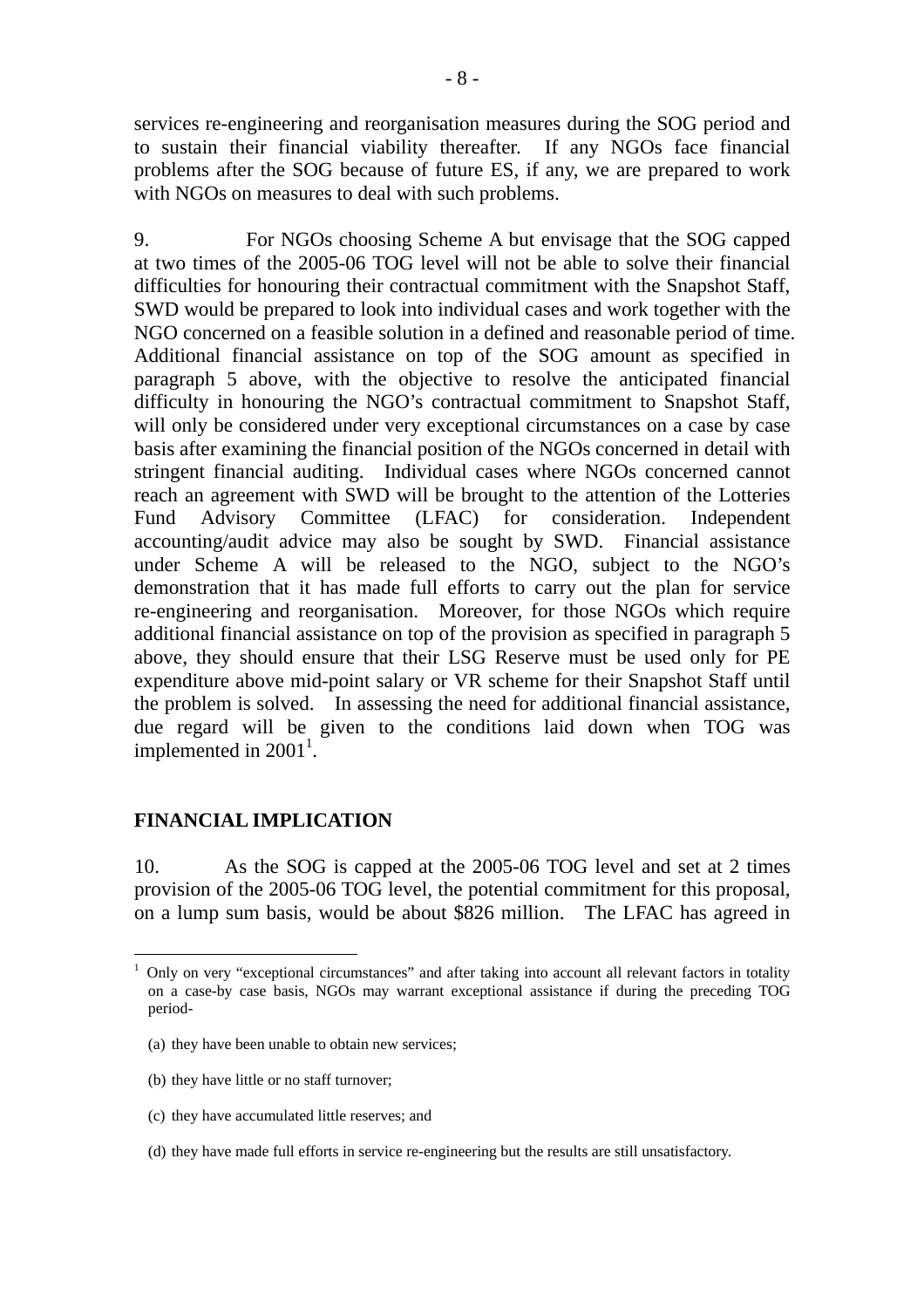principle to the SOG proposal and endorsed the financial commitment at its meeting held on 19 May 2005. It will be only under very exceptional circumstances that additional allocation would be sought and considered.

11. The financial implication for the two-year postponement of annual 2% reduction of the salary portion of LSG to align with the Benchmark Salary will be at a total of around \$191 million. On the LSG Reserve above the 25% cap, the amount to be clawed back for 2003-04 is in the region of \$50 million, but the financial implication for withholding the clawback from 2004-05 to 2006-07 would depend on the actual expenditure pattern of the NGOs concerned.

# **CONCERNS ON BASIC LAW**

12. Concern has been raised by the deputations during the meeting on 2 June 2005 that the cessation of TOG under the LSG subventions system and the introduction of SOG might violate Article 144 of the Basic Law (BL). The Administration has sought legal advice from the Department of Justice. We have been advised that the guarantee for employment in clause 2 of BL 144 should be construed with BL 145, which provides for the development and improvement of the pre-1997 social welfare system. Considering that the LSG subventions system with voluntary participation has provided greater flexibility for NGOs in deploying resources to meet the changing service and community needs, that the SOG scheme provides further assistance to NGOs which require more time to complete the necessary adjustments, and that additional assistance outlined in paragraph 9 would be considered under exceptional circumstances on a case by case basis for NGOs demonstrating such need, the SOG proposal and the LSG subventions mode would not be in breach of the Basic Law. The relevant legal issues are explained in greater detail at **Annex**.

## **REVIEW OF LUMP SUM GRANT**

13. The LSG subventions system has been put in place with effect from 1 January 2001 as part and parcel of the subventions reform to replace the Model Cost System and Modified Standard Cost System, both of which have been criticised as inflexible, complex and bureaucratic. Under LSG, SWD no longer rigidly imposes input controls on staffing structures, level of pay and individual items of expenditure. NGOs are given flexibility in the deployment of resources to meet the changing service and community needs. Switching to the LSG subventions mode is a conscious and voluntary decision of respective NGOs. The increasing number of NGOs joining the LSG subventions system, i.e. from 96 in 2000-01 to 164 in 2005-06, has proved its wide acceptance by NGOs. As resources are finite, it is incumbent upon the Administration to see that public resources are used in a most cost-effective manner. The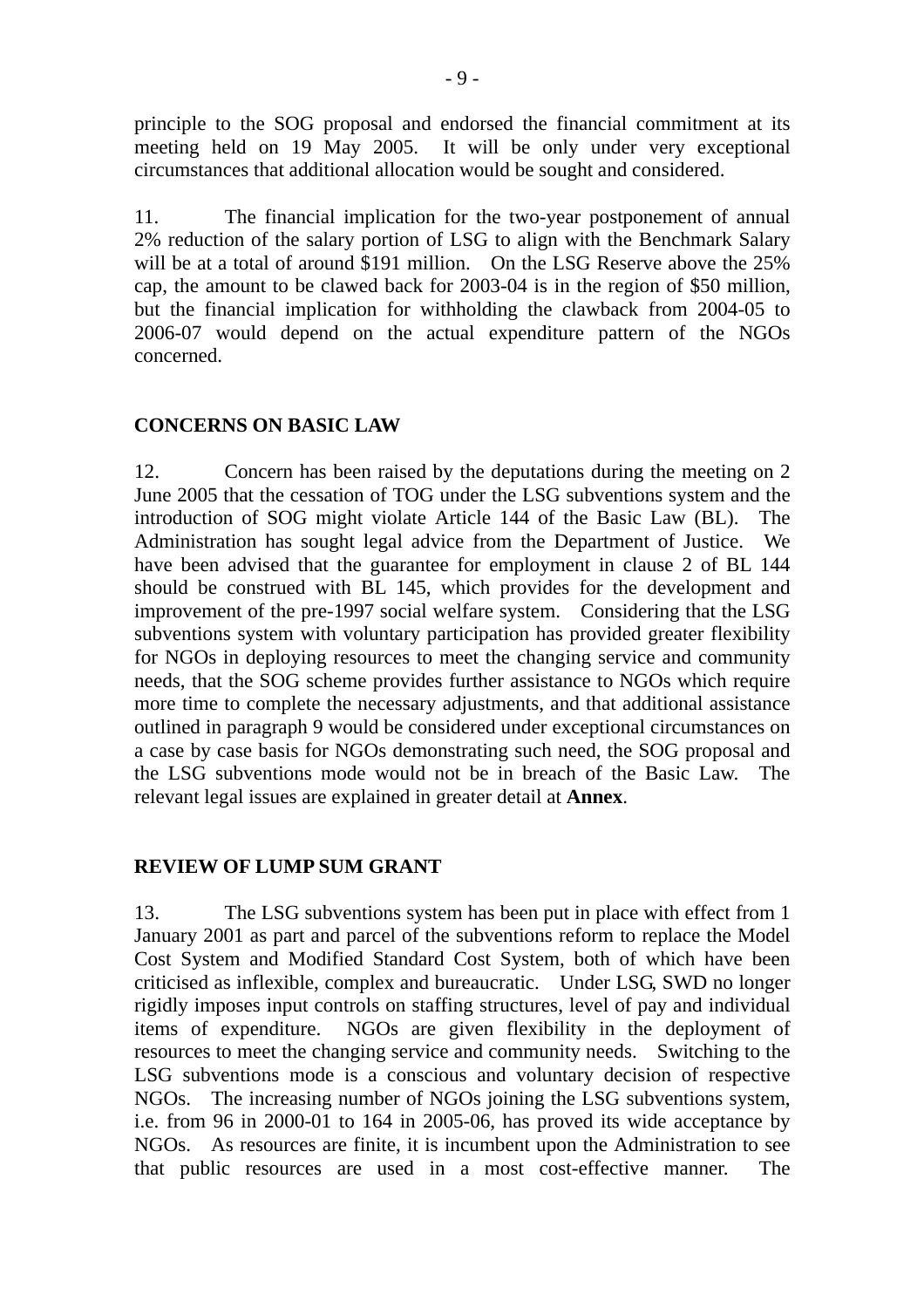Administration believes that the LSG subventions system is the best vehicle to achieve this. Since the concern on protecting the interests of Snapshot Staff has been addressed by the enhanced measures of the latest SOG proposal, the Government considers that there is no explicit and urgent need to conduct a comprehensive review on this subventions system at the present stage. However, the Government will continue to work closely with the welfare sector to put forward continuous improvements to the system.

## **ADVICE SOUGHT**

14. Members are invited to give their views on the Administration's revised proposal as elaborated in paragraphs 5 to 9 above.

**Health, Welfare and Food Bureau/Social Welfare Department July 2005**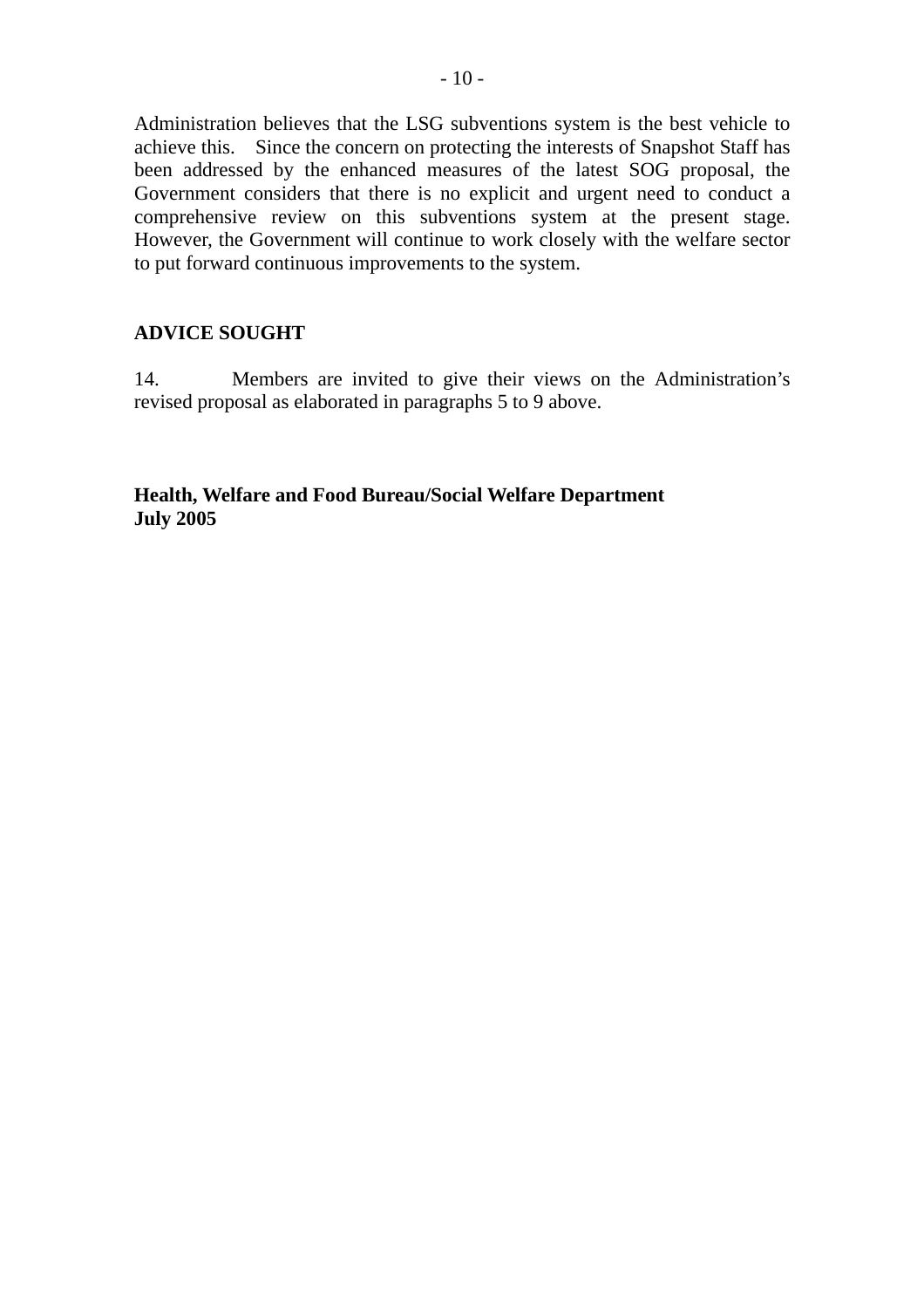## **BASIC LAW IMPLICATIONS**

 There are claims that the cessation of TOG under the LSG subventions system and the introduction of SOG may violate Article 144 of the Basic Law  $(BL 144<sup>1</sup>)$  because the Government will not provide sufficient funding for NGOs to honour their contractual agreement to provide salary increments to the Snapshot Staff, and hence affect the continual employment of those staff appointed before the reunification.

2. The guarantee of employment in clause 2 of BL 144 is "in accordance with the previous system" and only applicable to "[s]taff members previously serving in subvented organizations in Hong Kong". "[T]he previous system" includes the relevant contractual arrangements and labour legislation. The guarantee is therefore not absolute but subject to relevant terms of employment and relevant provisions of labour legislation. Under contractual principles, the employers and employees of NGOs may, by mutual agreement, vary the terms of employment. The Government does not have a direct role to play in the labour disputes between the employers and employees of NGOs so long as the agreement between them is in accordance with the labour legislation.

3. The guarantee for employment in clause 2 of BL 144 should also be construed with BL  $145^2$  which provides for the development and improvement of the pre-1997 social welfare system. It is the duty of the Government to continue to develop and improve the social welfare system. The decision of the Court of First Instance (CFI) in *Cheung Man Wai Florence v Director of Social Welfare*, HCAL 25/1999 summarized in [2000] 1 HKLRD A15 is of particular relevance to the present issue. In that case, Cheung Man Wai Florence ("Cheung") sought judicial review of the decision of the Director of Social Welfare to advise all subvented NGOs to ensure that all staff in the Social Work Officer and Social Work Assistant

<sup>&</sup>lt;sup>1</sup> Article 144: The Government of the Hong Kong Special Administrative Region shall maintain the policy previously practised in Hong Kong in respect of subventions for non-governmental organizations in fields such as education, medicine and health, culture, art, recreation, sports, social welfare and social work. Staff members previously serving in subvented organizations in Hong Kong may remain in their employment in accordance with the previous system.

 $2 \text{ Article } 145$ : On the basis of the previous social welfare system, the Government of the Hong Kong Special Administrative Region shall, on its own, formulate policies on the development and improvement of this system in the light of the economic conditions and social needs.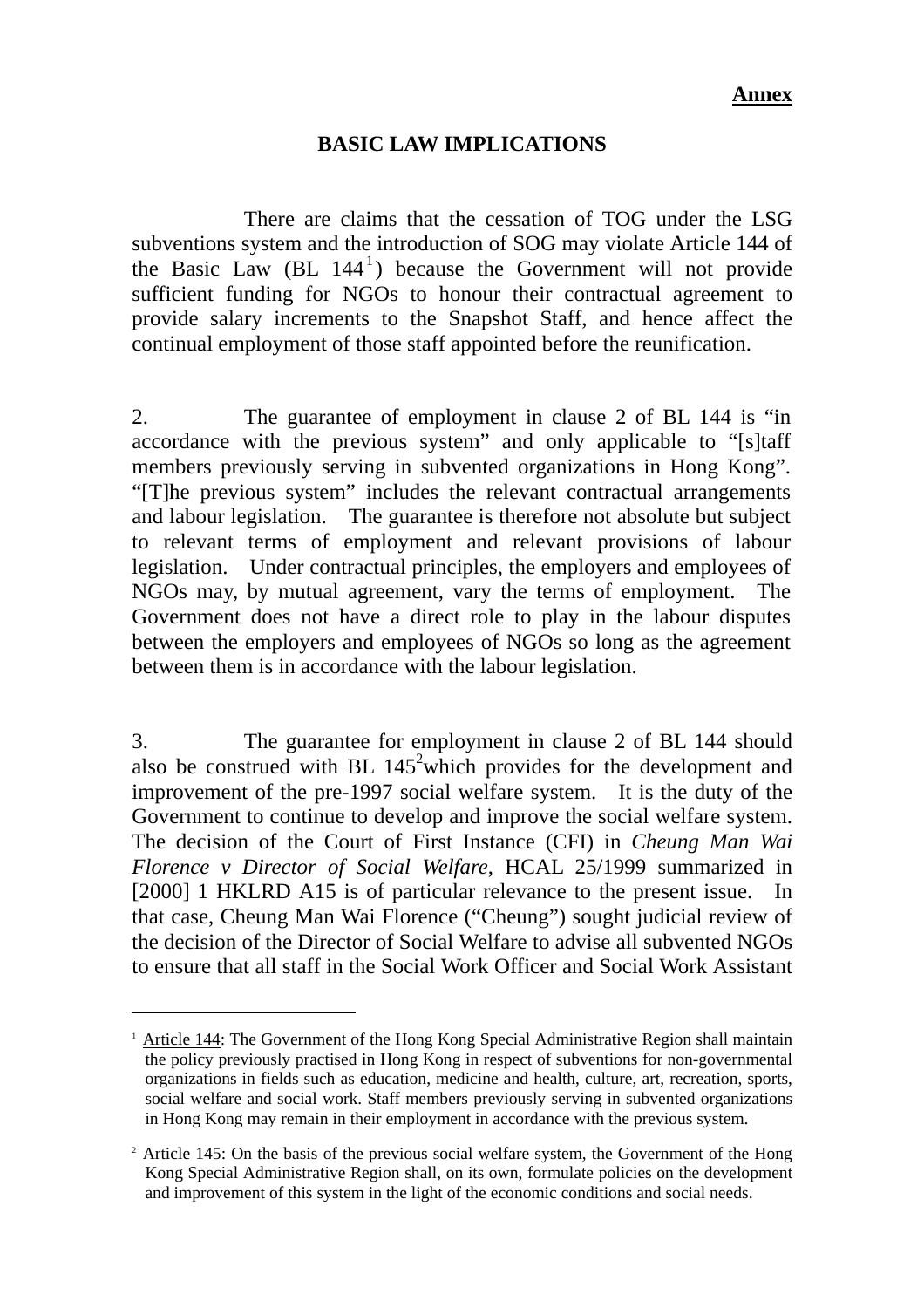grades were registered social workers pursuant to the Social Workers Registration Ordinance (Cap 505). Cheung refused to register and argued that, inter alia, the provisions of Cap 505 which required social workers to register were inconsistent with BL 144(2). Following her failure to apply for registration, Cheung's employment as a social work assistant in a subvented voluntary social service organization was terminated.

4. The CFI held that Cheung's argument failed to pay due regard to the specific provisions of BL 142 and BL 145. The Court further held that, pursuant to BL 145, viz:

"On the basis of the previous social welfare system, the Government of the Hong Kong SAR shall, on its own, formulate policies on the development and improvement of this system in the light of the economic conditions and social needs"

the Government had the duty and was obliged to develop and improve the social welfare system as Hong Kong society required and BL 144(2) could not stultify this requirement given that the legislation complained of fell squarely within the area of the development of the social welfare system.

5. In view of the above CFI decision, BL 144(2) should not be construed in isolation and should instead be read together with the constitutional obligation of the SARG to develop and improve the social welfare system under BL 145.

6. The duty of the government to develop and improve the social welfare system is further evidenced when Chapter VI of the Basic Law is considered. When addressing the NPC on 28 March 1990, Mr Ji Pengfei, Chairman of the Basic Law Drafting Committee, commented that:

"Chapter VI of the draft Basic Law carries stipulation on the maintenance and development of Hong Kong's current systems and policies concerning education, science, culture, sports, religion, labour and social services. These stipulations involve the interests of Hong Kong residents in many aspects of public life and are important for social stability and development."